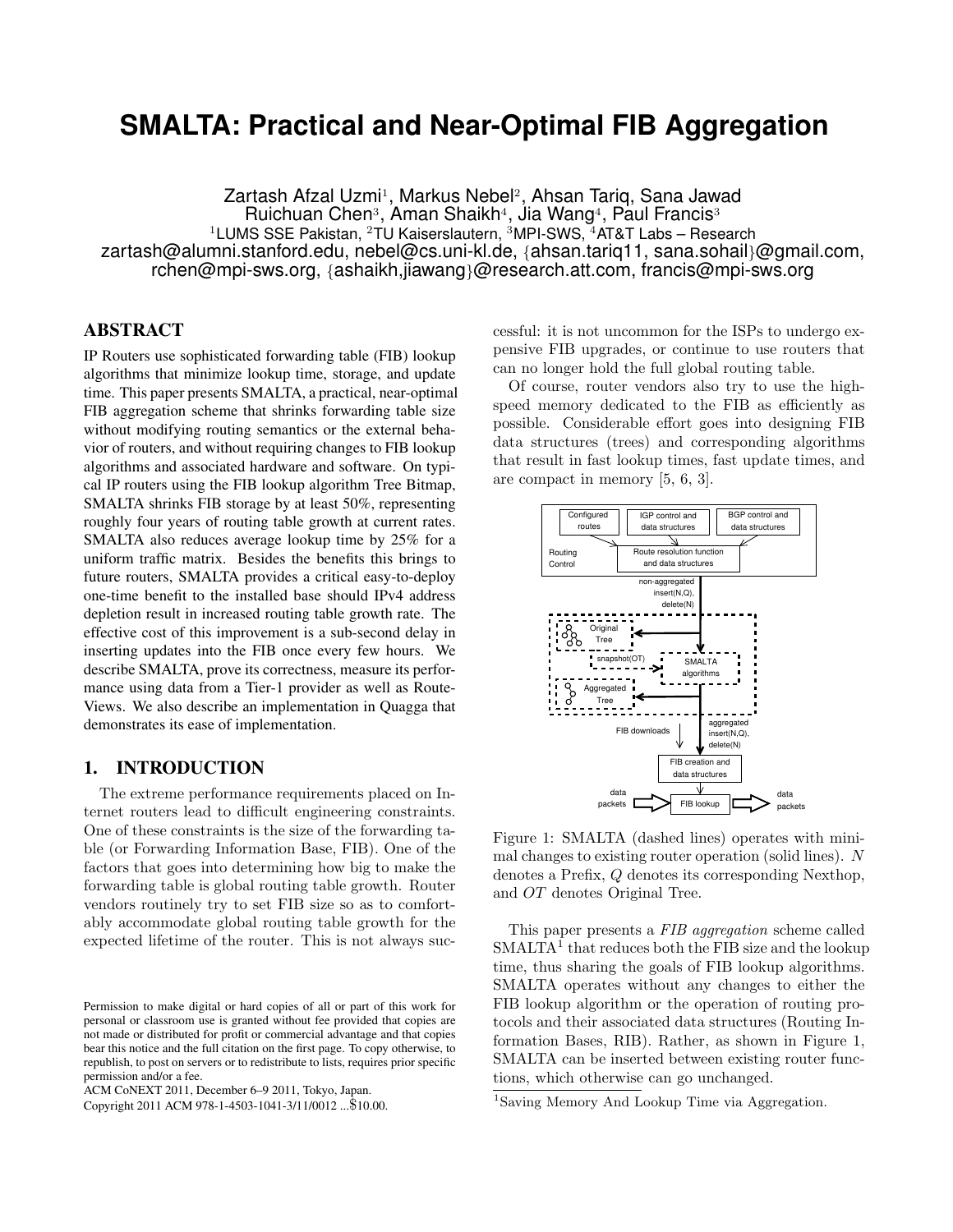

Figure 2: Example of FIB Aggregation (original and aggregated tables and corresponding trees)

In the normal router operation (without SMALTA), the route resolution function takes input from multiple sources (BGP, OSPF, etc.) and computes the set of best-match prefixes and their nexthops (i.e., adjacent routers). This table of best-match prefixes and nexthops is given to the FIB lookup algorithm which generates a tree that is efficient in lookup time, update time, and memory. SMALTA is inserted between these two existing functions. It takes the original table of best-match prefixes and nexthops, and generates a new table that has fewer entries than the first. The new table is semantically equivalent to the original [18]: a lookup on the new table for any address will produce the same nexthop as a lookup on the original table.

Simplistically stated, SMALTA operates by finding pairs of entries that have the same nexthop and can be reduced to a single entry. An obvious example would be two prefixes that are adjacent in the address space. For example, the two prefixes 2.0.0.0/8 and 3.0.0.0/8 could be aggregated to 2.0.0.0/7 if they have the same nexthop. Figure 2 shows a slightly more complex example whereby the two entries with nexthop A can be aggregated to a single /14 entry even though there is an entry with nexthop B in between them.

We are by no means the first to exploit this type of compression. In 1998, Draves et al. designed an algorithm called Optimal Routing Table Constructor (ORTC) that generates a compressed table that is provably optimal by the number of entries in the table [4]. Their algorithm, however, requires that an aggregated table be completely recomputed from scratch with each change to the original table. The cost of this recomputation is linear with the number of nodes in the tree structure, and can take from several hundred milliseconds to a second. It therefore alone is not practical for use with commercial routers.

More recently, Liu et al. [9] designed two algorithms for incrementally modifying the aggregated ORTC table in response to individual updates. These algorithms lack formal proofs (necessary given the complexity of the update process [20]), and are not even fully specified. Besides this, the evaluation in [9] does not take into account aggregation over IGP nexthops (versus BGP nexthops), and it does not measure storage and lookup time improvements (the parameters of actual interest) in the FIB. Indeed we found that the improvement in terms of FIB memory is about 12% less than the improvement in terms of number of entries.

SMALTA is a provably correct incremental FIB aggregation scheme also based on ORTC. In addition to the correctness proof, we automatically computed the correctness of millions of updated aggregated tables (i.e., verified that the use of aggregated table would forward every IP address to the same nexthop as with the original table [18].) We provide a thorough evaluation of SMALTA, using dynamic BGP traces from operational routers as well as for routers with a range of synthetic configurations. Crucially, we focus on the effect to the FIB itself, including memory savings, lookup time, and number and frequency of FIB changes (for the state-ofthe-art FIB lookup algorithm Tree Bitmap [5]). We report on our implementation of SMALTA for Quagga [12]. In all, this paper aims to give the ISPs and router vendors an adequate basis for making confident decisions about the pros and cons of implementing and deploying SMALTA. Towards that end, we have presented SMALTA at the IETF [19] drawing significant community interest, and will continue our work to publish SMALTA as an informational RFC.

In all, we find that SMALTA shrinks FIB memory by about one-half. This leads to a roughly 25% improvement in the number of memory accesses for FIB lookup. This also extends the lifetime of the installed router base by roughly four years at current routing table growth. This could be very important should routing table growth accelerate due to the exhaustion of IPv4 addresses. The effective cost of SMALTA is minimal: once every few hours, FIB updates are delayed for around one second or less as the FIB is re-optimized.

This paper makes the following contributions:

- SMALTA, the first incremental FIB aggregation scheme that is: near-optimal, fully-specified, provably correct, and maintains forwarding semantics.
- A thorough evaluation of SMALTA for both deployed routers and synthetically configured routers which, in addition to the traditional measure of number of table entries for BGP nexthops and running time, measures: FIB memory savings and lookup time, the effect of IGP nexthops, the effect of the distribution of prefixes over IGP nexthops, and the effect of SMALTA on the number and burstiness of FIB changes.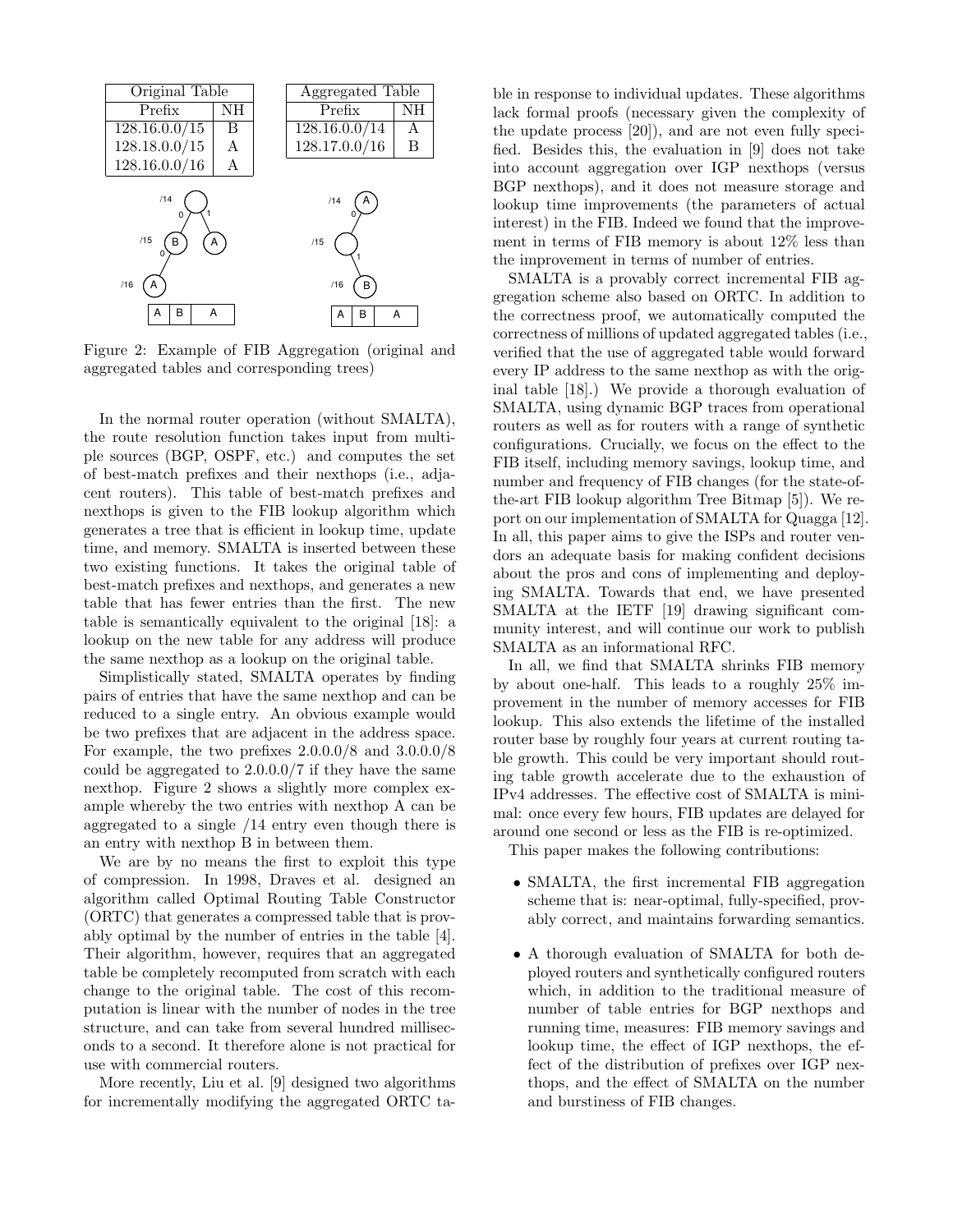• A description of an implementation of SMALTA for Quagga demonstrating the relative ease of introducing SMALTA into a router.

## **1.1 Outline**

Section 2 describes the operation of SMALTA at a high level. Section 3 fully specifies the SMALTA algorithms, and gives an outline of correctness proofs. Section 4 describes our experiments with data from a Tier-1 provider as well as from RouteViews. Section 5 describes our implementation of SMALTA in Quagga. Finally, Sections 6 and 7 present related work, and conclusions and future work respectively.

## **2. DESCRIPTION**

SMALTA operates on a longest-prefix routing table. Table entries consist of an address prefix, denoted as N, and a nexthop, denoted as Q. Packets are forwarded to the nexthop of the longest prefix that matches the packet destination address. Though other data structures may be used, our description, proof, and implementation assume that the routing tables are in the form of a tree, for instance as shown in Figure 2. We will generally refer to a routing table as a tree.

In practice, a routing table is updated as changes to the network or routing policies occur. We specify two functions, Insert and Delete for these updates. The function  $Insert(N,Q)$  either inserts a new prefix N into the tree, or changes the nexthop Q of the existing prefix N. The function  $Delete(N)$  removes an entry from the tree. The term update refers to both inserts and deletes.

Figure 1 shows that SMALTA takes as input a stream of non-aggregated updates, and produces a stream of aggregated updates. Internally, SMALTA maintains the non-aggregated tree generated by the received updates, called the *Original Tree*  $(OT)$ , and the *Aggregated Tree* (AT) produced by the transmitted updates. The result of a single (received) update is zero or more updates transmitted to the FIB. We refer to these transmitted updates as FIB downloads. From our measurements (Section 4), SMALTA produces on average slightly less than one FIB download for each update (Figure 10).

The incremental changes to the aggregated tree produced by updates are computationally very efficient. However, these changes do not result in an optimal tree as measured by the number of prefixes stored within the tree. Rather, with each subsequent update, the aggregated tree on average drifts further from optimal.

To remedy this, SMALTA has an internal function called  $s$ napshot $(OT)$  that takes as input the entire original tree OT and produces a complete new aggregated tree. Like [9],  $snapshot(OT)$  uses ORTC [4], and as such the aggregated tree it produces is optimal. *snap* $shot(OT)$  is called when the original tree is first initialized, for instance upon router startup. Subsequently, incremental updates cause the aggregated tree to drift away from optimal. *snapshot*( $OT$ ) is periodically repeated, for instance after some number of updates, or after the aggregated tree has grown by more than a certain amount. Our measurements show that the aggregated tree drifts only a few percent from optimal even after tens of thousands of incremental updates (Figure 9). With each  $snapshot(OT)$ , the aggregated tree returns to optimal.

When a router first boots up, it obtains and installs routes from its neighbors before it advertises routes to its neighbors. This way, it does not receive data packets before it is ready to forward them. BGP has an explicit mechanism, the End-of-RIB marker, that allows a BGP speaker to tell its neighbor when its entire RIB has been conveyed [15]. While BGP is initializing but before the End-of-RIB is received, SMALTA inserts updates into the original tree, but does not process them further. In other words, nothing is put into the aggregated tree, and no FIB downloads are produced. After the BGP control has received all End-of-RIB markers from all neighbors, SMALTA runs its initial  $s$ napshot $(OT)$ .

When this initial *snapshot*( $OT$ ) runs, its output is a set of FIB downloads in the form of inserts corresponding to the complete aggregated tree  $(AT)$ . When  $snapshot(OT)$  runs subsequently, its output is a set of FIB downloads consisting of both inserts and deletes that comprise the delta between the pre-snapshot AT and the post-snapshot AT. Specifically, for each prefix N that is in the pre-*snapshot AT* but not in the postsnapshot  $AT$ , a  $Delete(N)$  is FIB downloaded. For each prefix N that is not in the pre-snapshot AT but in the post-snapshot  $AT$ , an Insert $(N, Q)$  is FIB downloaded. For each prefix  $N$  that is in both  $AT$ 's, but with different nexthop Q, a  $Delete(N)$  followed by an  $Insert(N,Q)$ are FIB downloaded. Note that this is essentially what is done today in the context of Graceful Restart [10, 15]. Our measurements show that a call to snapshot after 20K updates (about two hours of updates) generates roughly 2000 FIB downloads (Figure 10).

The *snapshot* takes less than a second to run (for current BGP table sizes and on hardware with capabilities comparable to current routers). While the snapshot is running, updates are queued up. After the snaphot has finished, and the delta FIB downloads are produced, the queued updates are processed. This means that during calls to snapshot, a small number of routing events are delayed by a fraction of a second. Practically speaking, assuming that the snapshot is called every other hour or so, one in a few thousand routing events will take slightly longer to load into the FIB.

#### **2.1 SMALTA Algorithms**

SMALTA uses ORTC for its *snapshot* algorithm [4]. ORTC makes three passes over the tree: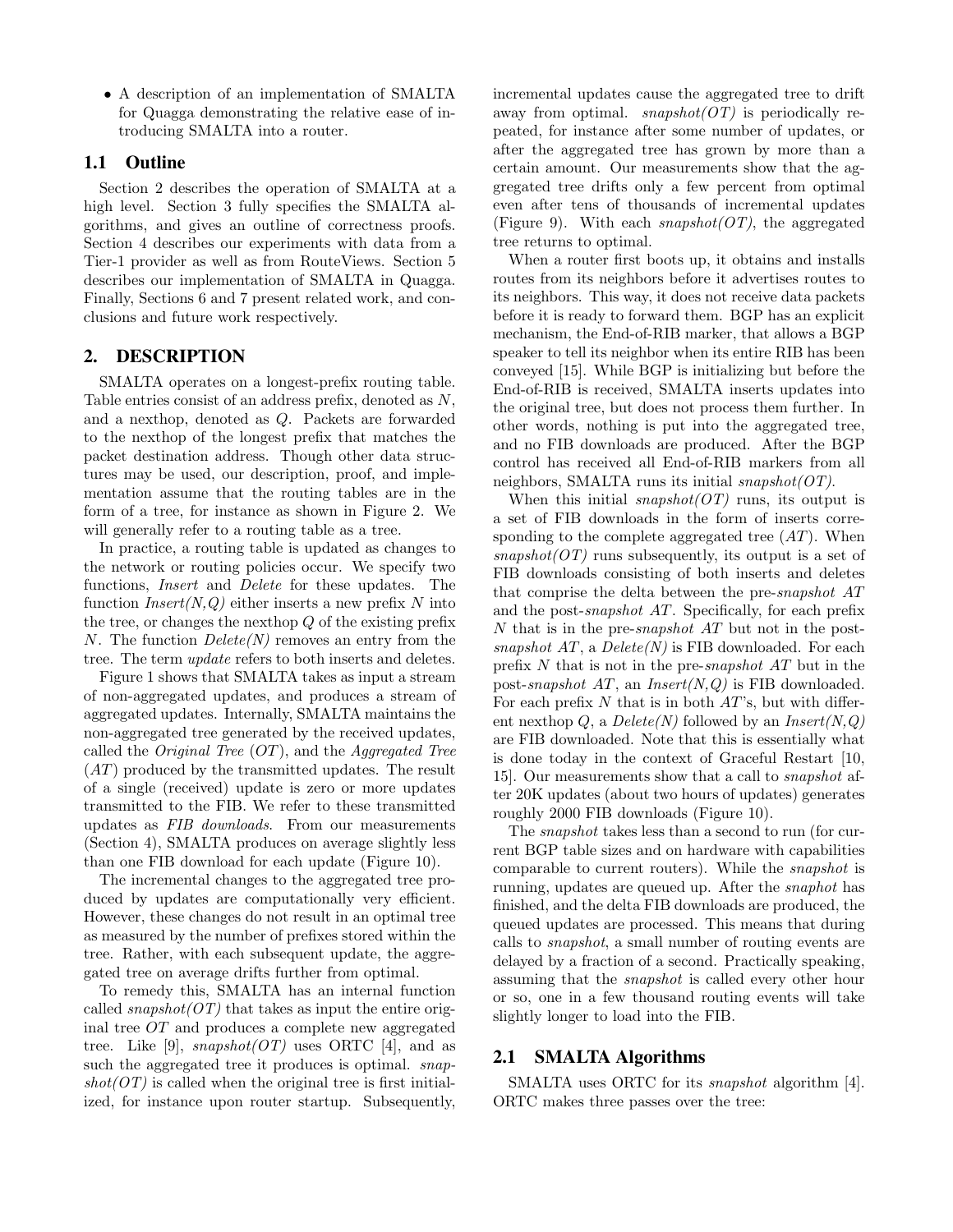- 1. Pass-1: a normalization pass in which the prefixes are expanded such that every node in the binary tree has two or no children,
- 2. Pass-2: a post-order traversal up the tree, wherein each node is assigned a set of nexthops, and
- 3. Pass-3: in which the algorithm assigns nexthops to prefix nodes in the tree starting from the root and traversing through to the leaves, removing any unnecessary leaves.

#### *2.1.1 The Update Algorithms*

Incorporating an update into the AT may at first glance appear simple: a prefix node is either created, updated or its nexthop is removed. Such 'naive' incorporation of the updates into the AT, leads to semantic incorrectness. This is best illustrated by an example. Figure 3 continues the example from Figure 2, additionally showing an insert, with nexthop Q, received for the indicated node. If this update is 'naively' incorporated in AT and OT, the two resulting trees (bottom part of Figure 3) become semantically different.

This example illustrates just one of numerous 'corner' cases that can be encountered; all such cases are exhaustively dealt with in the design of SMALTA algorithms given in Section 3. The incorrectness of direct incorporation of updates into the AT inherently stems from the process of aggregation. To incorporate an update into the  $AT$ , we make the following key observation:

The prefix in each BGP update message covers some IP address space. In the original table, a single prefix node covers this space. But, in the aggregated table, it may take multiple nodes to cover the same space.

The SMALTA update algorithms work by identifying the set of such nodes in the AT that cover the same IP space as covered by the prefix in a BGP update message, and then making corresponding changes to those nodes. For the above example, Figure 4 shows the correct way of incorporating the insert.

Next, we present an intuitive but incomplete description of the SMALTA update algorithms. Section 3 provides the complete algorithms and the outlines of their proofs which are detailed in a technical report [20].

**Insert**(N,Q): In order to insert a prefix N, the address space of N should be assigned to the newly inserted nexthop  $Q$ . This is achieved by setting  $Q$  as the nexthop of  $N$  in the aggregated tree  $AT$  (Step-1 in example of Figure 4). This may incorrectly claim extra space covered by some prefixes in  $OT$  (specifics of  $N$ ) that were aggregated into its immediate ancestor prefix in the AT. We must restore all such prefixes (Step-2 in Figure 4). Finally, we must also reclaim the space covered by the specifics (also called deaggregates) of N in favor of  $Q$  (Step-3 in Figure 4).

**Delete(N):** To delete a prefix N, the ownership of



Figure 3: Incorrect way of incorporating an update into the  $AT$ . Showing  $OT$  (top-left) and corresponding AT (top-right) before the insert is incorporated. Naive incorporation of the update results in correct OT (bottom-left) but incorrect, and semantically different AT (bottom-right).



Figure 4: Correct way, with intermediate steps, of incorporating the insert into the AT of Figure 3.

the address space originally covered by  $N$  should be given up in favor of the nexthop of its immediate ancestor prefix  $N_Q$  in the OT. This can be achieved by setting nexthop of  $N$  in the  $AT$  equal to that of  $N_Q$ in the OT. As before, this may incorrectly claim extra space covered by some prefixes in  $OT$  (specifics of N) that were aggregated into its immediate ancestor prefix  $N_A$  in the  $AT$ . Thus, we restore all nearest descendent prefixes of N if their nexthop does not match the new nexthop of N. Finally, we reclaim the space covered by the deaggregates of  $N$  by setting their nexthops equal to that of  $N_Q$ . Next section provides the details.

#### **3. SMALTA UPDATE ALGORITHMS**

#### **3.1 Definitions**

DEFINITION 1. We use  $\{0,1\}^W$  to denote the set of all strings of length W  $(32$  for IPv4) over binary alphabet  $\Sigma = \{0, 1\}$ . The set of prefixes to all these strings, including the empty prefix  $\delta$ , is denoted by  $\{0,1\}^{\leq W}$ .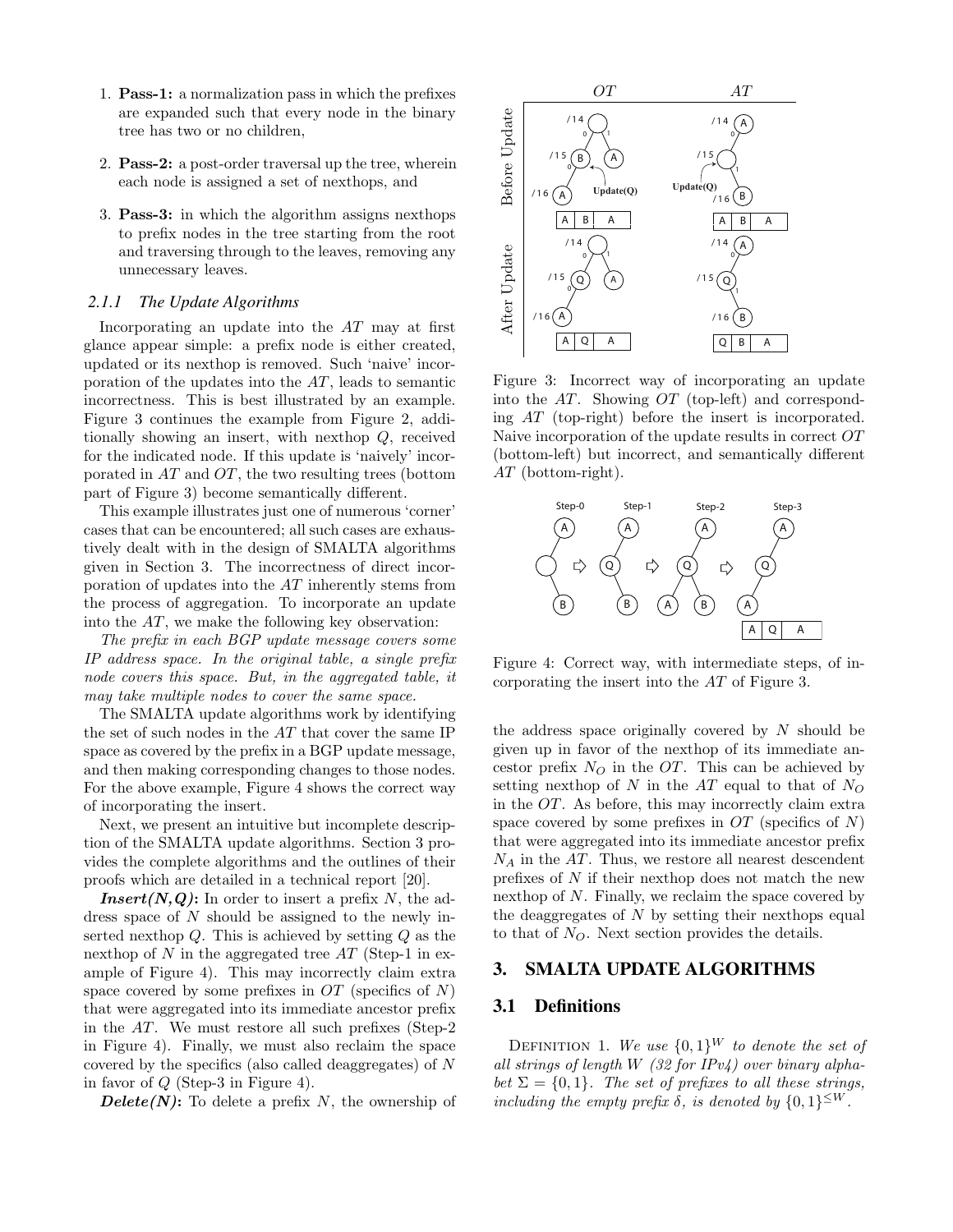

Figure 5: A prefix in AT can be one or some combination of the three types: Untouced (Unt), Aggregated (Agg) or Deaggregated (Deagg) w.r.t. the prefixes in OT. All valid combinations are shown here.

DEFINITION 2. Let  $\mathcal{P} \subseteq \{0,1\}^{\leq W}$  and  $\mathcal{N}$  be the set of all possible nexthops including the null nexthop  $\varepsilon$ . A prefix table for P is given by a total mapping  $d : \mathcal{P} \rightarrow$  $N$ . From  $d$ , we construct a labeled binary tree in which a node  $n(p)$  represents  $p \in \mathcal{P}$  such that p describes a path to node  $n(p)$ , i.e., an ith digit 0 (resp. 1) in p corresponds to a left (resp. right) successor on level i of that tree. We regard  $d(p)$  as a label of  $n(p)$  assuming a labeling of  $\varepsilon$  for every node whose corresponding prefix does not exist in P. We use a 'prefix table' and its tree representation interchangeably.

We use OT (Original tree/table) to denote the table containing prefix set  $P$ . The nexthop for a prefix  $p \in \mathcal{P}$  is denoted by  $d_O(p)$ . The function call snap $shot(OT)$  results in a table—written as  $AT$  (Aggregated tree/table)—which contains a new set of prefixes  $\mathcal{P}'$ . We use  $d_A(p')$  to denote the nexthop for a  $p' \in \mathcal{P}'$ . Each  $p' \in \mathcal{P}'$  can be one or more of three types:

- 1. An Aggregate (A) obtained by shortening (from the right) one or more prefixes in  $P$ . The node  $n(p')$  is also regarded as an aggregate.
- 2. A Deaggregate (D) obtained by extending (to the right) a prefix in  $P$ . The node  $n(p')$  is also regarded as a deaggregate.
- 3. Untouched  $(U)$  in which case  $p'$  is obtained from a  $p \in \mathcal{P}$  without alteration.

The example in Figure 5 shows an OT and the resulting  $AT$  after calling snapshot $(OT)$ , and depicting all the possible combinations of node/prefix types in AT. Thus, each  $p' \in \mathcal{P}'$  is generated by (shortening, extending, or keeping intact) some prefixes in  $P$  all of which are called the *preimages* of  $p'$ . It may be noted that if  $p \in \mathcal{P}$  is a preimage of  $p' \in \mathcal{P}'$ , then  $d_O(p) = d_A(p')$ .

DEFINITION 3. For any two prefixes  $p$  and  $p'$ , we write  $p < p'$  to indicate that p is a proper prefix of p'; we also write  $p \leq p'$  to indicate a case where p might also be equal to  $p'$ .

DEFINITION 4. For a prefix p in  $\circ T$ , where  $\circ \in \{A, O\}$ ,

- $\Psi_{\circ}(p) := \text{longest } p' \text{ with } p' < p \land d_{\circ}(p') \neq \varepsilon;$
- $\Psi_{\circ}^{-}(p) := \text{longest } p' \text{ with } p' \leq p \wedge d_{\circ}(p') \neq \varepsilon;$
- $\Lambda_{\circ}(p) := \{p' \in \{0,1\}^{\leq W} \mid p \leq p' \wedge (\nexists p'')\}$  $(p < p'' \le p' \wedge d_{\circ}(p'') \neq \varepsilon)\}.$

Thus, p with  $d_0(p) \neq \varepsilon$  is the longest matching prefix for every prefix in the set  $\Lambda_{\circ}(p)$ . In other words,  $\Lambda_{\circ}(p)$ is the set of all prefixes  $p'$  for which the node  $n(p)$  (in tree  $\circ T$ ) is the last explicitly labeled node visited when processing a query for  $p'$ . Such a query is answered by traversing  $\circ T$  according to the bits in  $p'$  until either a leaf is reached or the requested successor of the actual node does not exist. Accordingly, we think of the non-null nexthop of node  $\eta$  to be propagated to all its descendants until either a leaf or another explicitly labeled node is reached. The other way round, we will say that node  $\eta'$  inherits a nexthop when  $\eta'$  is among the nodes to which a nexthop is propagated.

DEFINITION 5. A nexthop  $h$  is said to be **present** at a node η when η is either explicitly labeled with h (and propagates h to all its descendants) or it inherits h from a nearest ancestor which propagates h to η.

#### **3.2 Algorithms**

Once a call to the *snapshot*( $OT$ ) results in an  $AT$ , subsequent updates are individually incorporated into that AT by calling one of the SMALTA update algorithms. For a prefix N in AT, (i) a new nexthop  $Q$  is inserted by making an  $Insert(N,Q)$  call, and (ii) a prefix N is deleted by making a  $Delete(N)$  call. In case of a delete, we assume that  $d_O(N) \neq \varepsilon$ .

We will use index  $O$  (resp.  $O'$ ) to address  $OT$  before (resp. after) calling one of the above two update algorithms. The notation  $pi(N)$  will be used to represent a pointer to the preimage of N in OT; we will also use  $\hat{\eta}$ to denote a pointer to node  $\eta$ . For both algorithms, and for each update, variable  $X$  (resp.  $R$ ) is used to store the nexthop *present* at  $n(N)$  in AT before (resp. after) that update.

In the Delete algorithm, we use the boolean  $N<sup>agg</sup>$ which is set true if and only if  $n(N)$  in AT is a pure aggregate i.e. no deaggregate or untouched prefix is associated with  $n(N)$ .

From the intuitive description of the algorithms in Section 2.1.1, incorporating an update into the AT requires steps to 'repair' the  $AT$  ensuring semantic equivalence with the corresponding OT. Algorithms 1 and 2 provide a complete listing of the intuitive explanation given in Section 2.1.1. Both of the SMALTA update algorithms use another algorithm namely reclaim (shown as Algorithm 3) to make some of these repairs.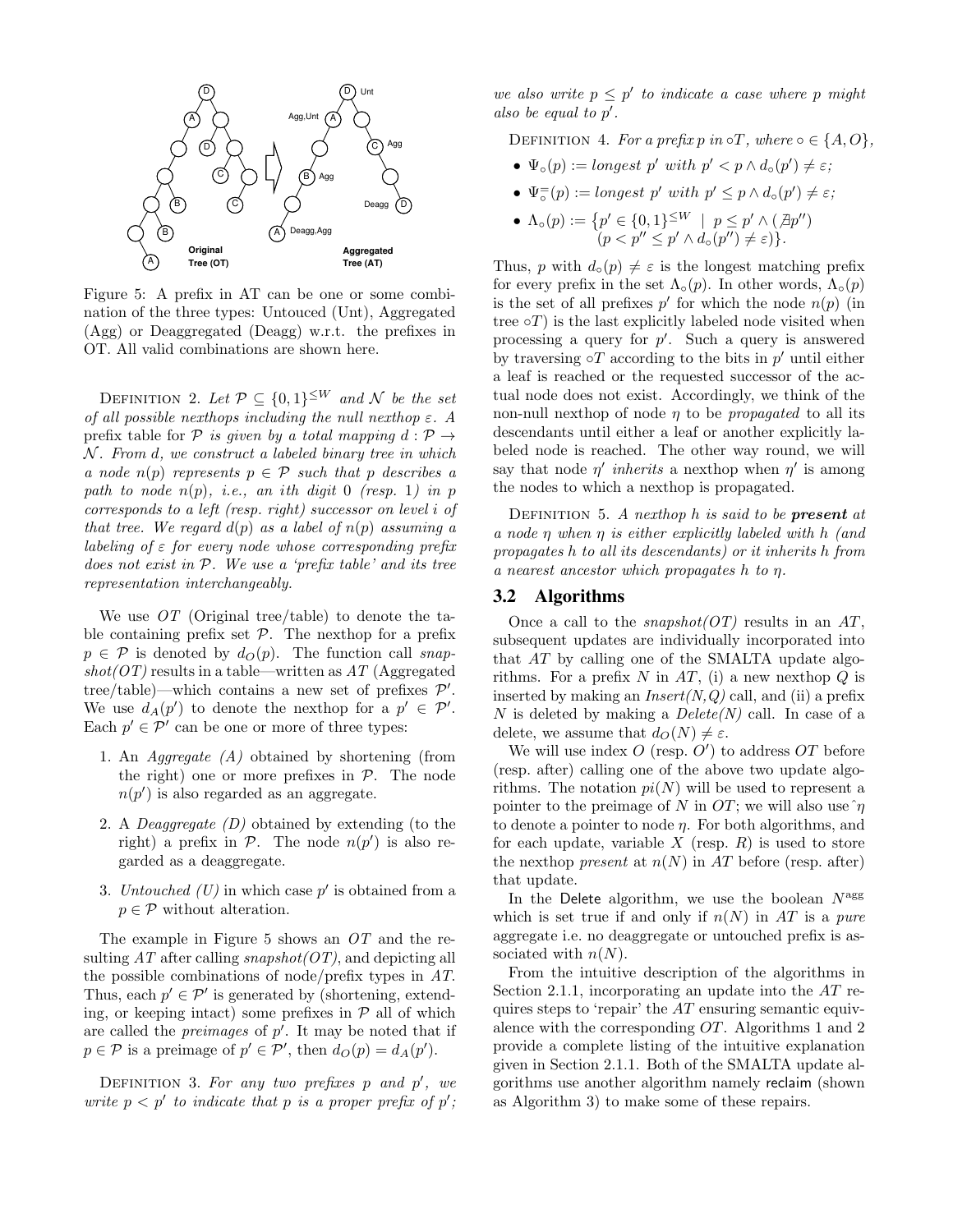#### Algorithm 1  $Insert(N,Q)$

|            | (1) proc lnsert $(N,Q) \equiv$                                    |
|------------|-------------------------------------------------------------------|
| (2)        | $P := \Psi_{O}^{-}(N); I := \Psi_{A}(N); pi(N) = \text{nil};$     |
| (3)        | if $d_A(N) = \varepsilon$                                         |
| (4)        | comment: $n(N) \notin \{ \text{Agg}, \text{Unt}, \text{Deagg} \}$ |
| (5)        | then if $d_A(I) \neq Q$                                           |
| (6)        | then $X := d_A(I); R = Q;$                                        |
| (7)        | $d_A(N) := Q$ ; reclaim $(N, R, X)$ ;                             |
| (8)        | fi                                                                |
| (9)        | else comment: $d_A(N) \neq \varepsilon$                           |
| (10)       | if $d_O(N) = \varepsilon$ or $d_O(N) = d_A(N)$                    |
| (11)       | then                                                              |
| (12)       | $X := d_A(N); R := Q;$                                            |
| (13)       | if $d_A(I) = Q$                                                   |
| (14)       | then $d_A(N) := \varepsilon$ ;                                    |
| (15)       | else $d_A(N) := Q$ ; fi                                           |
| (16)       | reclaim $(N, R, X);$                                              |
| (17)       | fi                                                                |
| (18)       | fi                                                                |
| (19)       | comment: Visit Deaggs of P under $n(N)$                           |
| (20)       | for $E \in \{ D \mid D$ has preimage $P, N \leq D \}$ do          |
| (21)       | $pi(E) := \hat{h}(N); d_A(E) := Q;$                               |
| (22)       | reclaim $(E,Q,dO(P));$                                            |
| (23)       | od                                                                |
| $(24)$ end |                                                                   |

#### Algorithm 2  $Delete(N)$

(1) proc Delete $(N) \equiv$  $(2)$  $N^{agg} := \mathsf{false};\ P := \Psi_{O'}(N);\ I := \Psi_A(N);$ (3) if  $d_A(N) \neq \varepsilon$ (4) then if  $d_A(N) = d_O(N)$ (5) then  $X := d_A(N); R := d_A(I);$ (6)  $d_A(N) := \varepsilon;$ (7) else  $N^{agg} := \text{true};$ (8) fi (9) else comment: N has been aggregated to I (10)  $X := d_A(I);$ <br>(11)  $f_i$  $(11)$  $(12)$  if not  $N^{agg}$ (13) then if  $d_{O'}(P) \neq d_A(I)$ (14) then  $d_A(N) := d_{O'}(P)$ ; (15)  $R := d_{O'}(P); \ p_i(N) := \hat{h}(P);$ (16) else if  $P < I$ (17) then  $R := d_{O'}(P)$ ;  $pi(I) := \hat{h}(P)$ ;<br>(18) fi  $(18)$  $(19)$  fi (20) if  $d_{O'}(P) \neq X$  then reclaim $(N, R, X)$ ; fi  $(21)$ (22) for  $E \in \{ D \mid D \text{ deaggregate of } N \}$  do (23)  $pi(E) := \hat{h}(P); d_A(E) := d_{O'}(P);$ (24) reclaim $(E, d_{O'}(P), d_{O}(N));$ <br>(25) od  $(25)$ (26) end

# **3.3 Correctness Proofs: Outline**

The basic idea in proving the correctness of our algorithms is as follows:

As a first step, we come up with two invariants which characterize the relationship of aggregates (resp. deaggregates) to their preimages, together with the properties of their connecting paths in the AT (resp. OT).

#### Algorithm 3 reclaim $(E, \alpha, \beta)$

For node  $n(E)$ ,  $\alpha$  (resp.  $\beta$ ) is the nexthop present after (resp. before) a change to AT, i.e. either  $d_{A'}(E)$  =  $\alpha$  (resp.  $d_A(E) = \beta$ ) or  $\alpha$  (resp.  $\beta$ ) is propagated up to node  $n(E)$  by a predecessor. Then procedure reclaim first optimizes  $AT$  making use of the new value  $\alpha$ and then reclaims prefixes for nexthop  $\beta$  which were formerly aggregated up and are now incorrectly covered by  $\alpha$ . (1) proc reclaim $(E, \alpha, \beta) \equiv$ (2) for  $n(D)$  a descendant of  $n(E)$  in  $OT$  or  $AT$  do (3) if  $d_A(D) = \varepsilon = d_{O'}(D)$ (4) then reclaim $(D, \alpha, \beta);$ (5) else if  $(d_A(D) = \alpha)$  or  $(d_{O'}(D) = \alpha)$ (6) then if  $d_A(D) = \alpha$ (7) then  $d_A(D) := \varepsilon$ ;  $pi(D) := \text{nil}$ ; (8) else if  $d_A(D) = \varepsilon$ (9) then reclaim $(D, \alpha, \beta);$ <br>fi  $(10)$  $(11)$  fi (12) else if  $(d_{O'}(D) = \beta)$  and  $(d_A(D) = \varepsilon)$ (13) then  $d_A(D) := \beta;$ (14) else if  $(d_{Q'}(D) \neq \beta)$  and  $(d_A(D) = \varepsilon)$ (15) then reclaim $(D, \alpha, \beta)$ ;<br>(16) fi  $(16)$  $\begin{array}{cc}\n(17) & \text{fi} \\
(18) & \text{fi}\n\end{array}$  $(18)$  $(19)$  fi (20) od (21) end

We state these invariants here:

INVARIANT 1. On the path from a deaggregate  $p$  to its preimage p ′ only null nexthops can be found in OT.

Consider the example in figure 5. The left child of the root node in  $OT$  is the preimage  $p$  of the far left node  $p'$  (with label A) in AT. Clearly, all nodes between  $p$ and  $p'$  in  $OT$  have null nexthops.

INVARIANT 2. On the path from an aggregate p to any of its preimages  $p'$  in OT only null nexthops can be found in AT (or the corresponding nodes do not exist  $in AT$ ).

Once again, we notice that each aggregated node in the AT of figure 5 exemplifies this invariant.

We then use the construction of  $AT$  by ORTC to prove that the invariants are initially fulfilled – i.e., after a call to snapshot $(OT)$  [20].

In the second step towards proving our update algorithms (Insert and Delete), we show that a call to either of these algorithms does not affect the invariants. Furthermore, we prove that for any path along which the nexthops (explicit or propagated/inherited) may be affected by a call to these algorithms, the nexthop finally used to answer a lookup query is, in all cases, the same for AT and OT. To show this, we first note that a call to either of our update algorithms for a prefix p can only affect queries for  $p' \in \Lambda_o(p)$ . For those p', the nexthop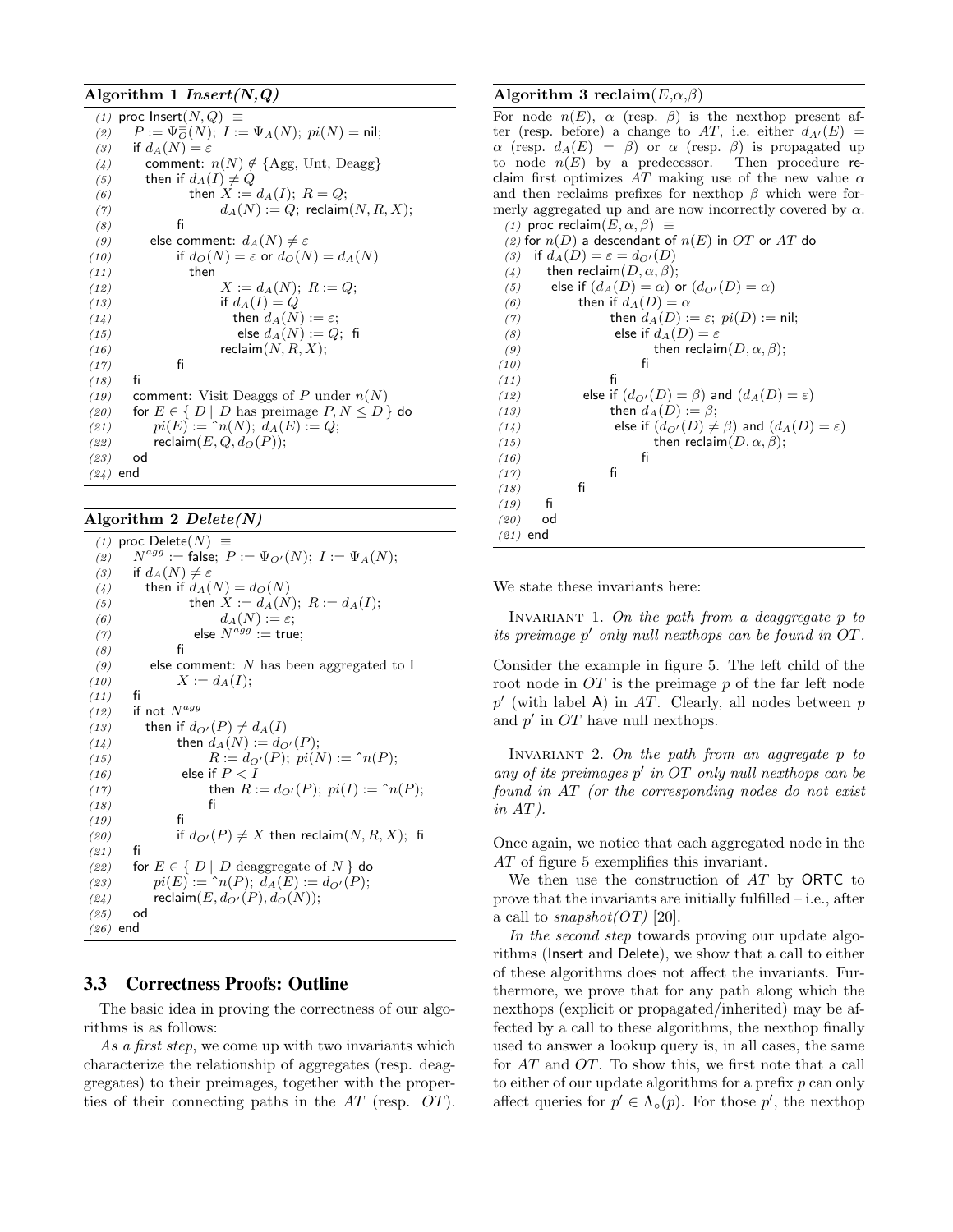propagated by p is the one that determines the routing. Thus, assuming that AT has provided the right nexthop for every  $p' \in \{0,1\}^W$  before a call to lnsert (resp. Delete), it is sufficient to show that within  $AT$  the correct nexthop is propagated (resp. inherited) by  $p$  after the call to Insert (resp. Delete) and that this call does not cause any side effects for prefixes in  $\Lambda_A(\bar{p}), \bar{p} \neq p$ , in order to prove its correctness.

In summary, the second step shows that after applying one of our update algorithms (i) both trees (OT and AT) remain semantically equivalent, and (ii) both the invariants remain fulfilled.

In the third and final step, we use the proof arguments iteratively to show that any sequence of calls to Insert or to Delete operations is correctly handled by SMALTA. Complete proofs with details of various cases can be found in [20].

Our case selection in the second step is exhaustive as we consider calls to Insert and Delete for all possible node states. In fact, using this generic and exhaustive formulation of cases, we were able to identify some rarely-occurring corner cases, comprising specific sequences of updates, that were undetected in the implementation.

### **4. PERFORMANCE EVALUATION**

Our evaluation of SMALTA spans two data sets, one obtained from routers in a large Tier-1 service provider and another obtained from routeviews [14]. The evaluation criteria focuses on: (i) savings in FIB storage, (ii) reduction in FIB lookup memory accesses, and (iii) changes and delays to FIB updates.

We report SMALTA improvements compared to the case when no FIB aggregation is used. For completeness, we also provide a head-to-head comparison between SMALTA and two previously proposed FIB aggregation approaches, namely Level-1 (L1) and Level-2 (L2) [22, 21]. Similar to how prefix aggregation is done in BGP today, L1 drops more specific prefixes when a less specific prefix has the same nexthop, and L2 additionally aggregates sibling prefixes having the same nexthop. As expected, SMALTA significantly outperformed these simple FIB aggregation approaches in both the amount of FIB memory and the lookup time.

#### **4.1 Data Sets**

#### *4.1.1 Tier-1 Provider data set*

We gathered routing data for two types of border routers in the Tier-1 provider: those connecting to customer networks (called Access Router, or AR), and those connecting to peer networks (called Internet Gateway Router, or IGR). We gathered iBGP updates for the IGRs, which acted as route reflectors to a monitor similar to [11]. These updates are the result of the bestpath selection process by the IGR, and so represent the updates that go to the FIB. We start our traces at BGP reset events. This allows us to construct the initial RIB state from the updates in the burst following the reset event. Subsequent updates from the IGR are regarded as part of the update trace for that IGR. We selected two such IGRs for our evaluation of SMALTA, one on the east coast and one on the west coast of the continental United States. The update trace spans 12 hours. The results for these two IGRs were roughly the same, so we report only on the west coast IGR.

For the ARs, we obtained snapshots of the set of table entries in the FIB. We collected these snapshots for five ARs each with a varying number of IGP nexthops, and use these to report on the effect of IGP nexthops. Note that, in this provider network, neither route reflectors nor core routers are suitable candidates for study. The route reflectors are not in the data plane and so don't require FIBs as such, and the core routers forward MPLS packets and don't contain global routing tables.

#### *4.1.2 Routeviews data set*

We used the routeviews [14] BGP feeds to mimic a router with a number of eBGP peers, one per routeviews feed. To do this, we assumed a simple best-path selection policy to determine the updates to the FIB. We also modeled a varying number of IGP nexthops by mapping each eBGP peer to an IGP nexthop in a round-robin fashion.

We generated FIB snapshots from the first RIB data file on December 15 for each year from 2001 to 2010, and then used a full day of subsequent updates.

#### **4.2 FIB lookup algorithm**

The percent savings in the number of entries in the Aggregated Tree (AT) does not necessarily reflect the percent savings in FIB memory. This is because FIB lookup data structures employ their own storage optimizations, so the percentage savings in FIB memory may not match the savings in the number of FIB entries. Different FIB lookup algorithms may have different savings. In addition, the reduction in the number of memory accesses for FIB lookup may vary depending on the specific FIB lookup algorithm. In our experiments, we used Tree Bitmap (TBM) as the FIB lookup algorithm [5]. TBM is a state-of-the-art storage-efficient lookup algorithm used in some present-day high-end commercial routers. In particular, we use the software reference design (Sec. 6 of [5]) of TBM to compute FIB storage and memory accesses. We tested a variety of stride lengths and selected the one that minimizes the memory requirement. For our implementation of TBM, we used 32-bit pointers, the Initial Array Optimization followed by a constant stride length of 4. Altogether,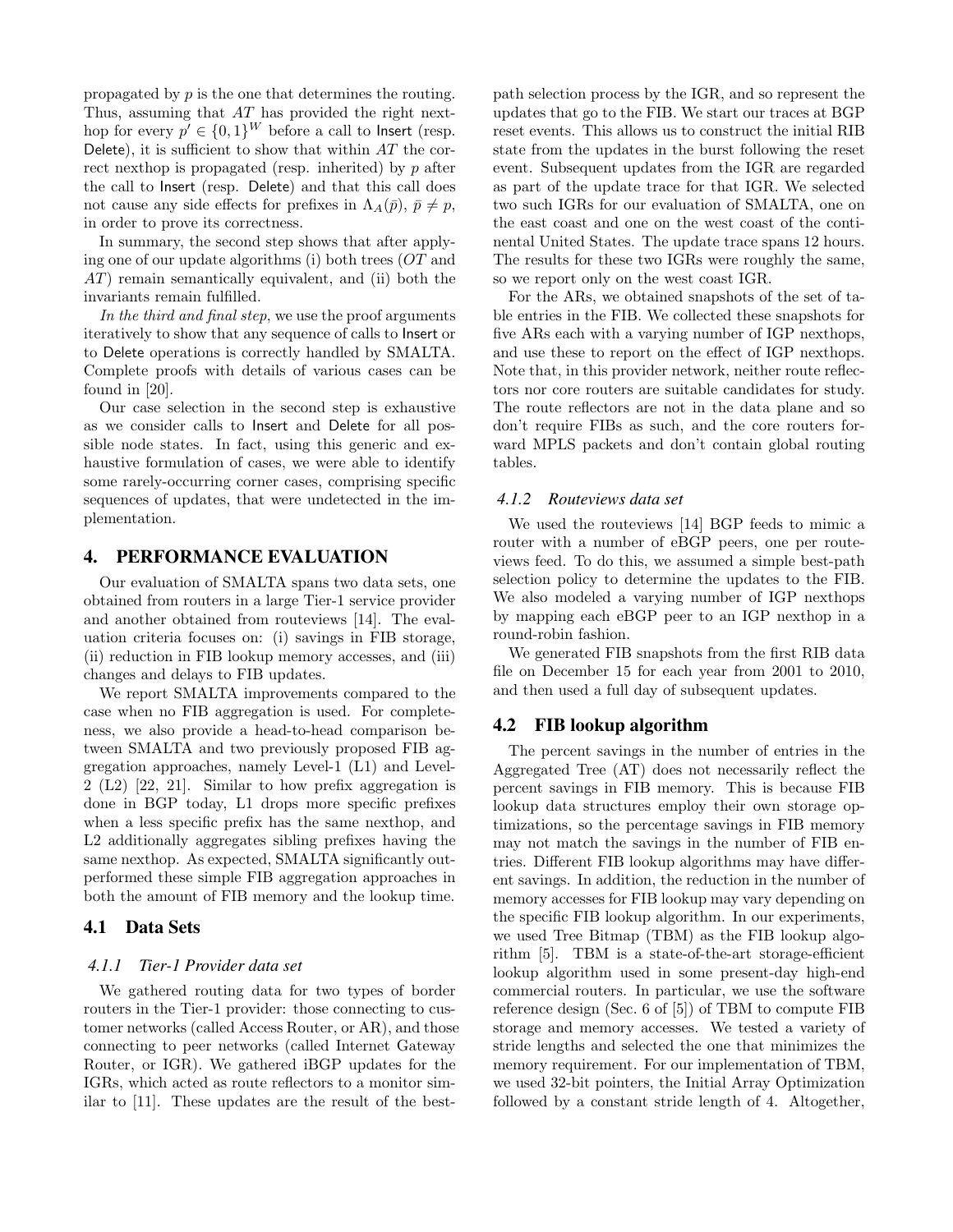

Figure 6: Results (Routeviews, 2006) showing AT size as a percentage of  $OT$  size, as a function of unique IGP nexthops (horizontal axis). Results for other years (2001 to 2010) are similar.

the size of a single TBM node in our experiments is 8 bytes. For our experiments, we measure the memory consumed by TBM, as well as the lookup time expressed as the average number of memory accesses per lookup assuming every IP address in the covered space is equally likely to be looked up.

## **4.3 Results**

Effect of the number of IGP nexthops: Previous studies of aggregation have used BGP nexthops. SMALTA, however, aggregates prefixes based on their IGP nexthops.<sup>2</sup> Intuitively, we would expect that one gets better aggregation by using the IGP nexthops instead of BGP nexthops. This is because multiple BGP nexthops may map to a single IGP nexthop, creating additional opportunities to aggregate the prefixes. By the same token, one may expect to achieve higher degree of aggregation if the number of unique IGP nexthops is smaller. To support this intuition, we present two results, one from the routeviews data set and the other from the ARs in the provider data set.

Figure 6 shows the effect of varying the number of IGP nexthops from one to 48, the total number of BGP nexthops for the routeviews collection in 2006. When there is a single IGP nexthop, the snapshot produces an aggregated table with only a single entry. Two IGP nexthops gets slightly under 80% reduction (solid line), and by the time we reach 48 IGP nexthops we get about 55% improvement.

Measurements from the Tier-1 provider show similar trends. Table 1 summarizes the snapshot results for five ARs in the Provider network. From the results in this table, however, we see no relation between the number of IGP nexthops and the percent reduction in the number of entries. In particular, AR-1 offers significantly higher reduction (87%) in the number of prefixes; our investigation indicated that this was because most of the prefixes handled by AR-1 were assigned to a single

|                 | $AR-1$  | $AR-2$  | $AR-3$  | $AR-4$  | $AR-5$  |
|-----------------|---------|---------|---------|---------|---------|
| $E(\cdot)$      | 1.061   | 1.766   | 1.845   | 2.01    | 3.164   |
| $\#\mathrm{NH}$ | 89      | 419     | 25      | 9       | 652     |
| $\#(OT)$        | 427,205 | 426,175 | 426,736 | 427,520 | 428,766 |
| T(OT)           | 2.10    | 2.10    | 2.10    | 2.10    | 2.10    |
| #(AT)           | 56,486  | 81,456  | 91,039  | 171,996 | 237,915 |
| T(AT)           | 1.09    | 1.18    | 1.26    | 1.53    | 1.68    |
| $\#(L1)$        | 209,686 | 231,129 | 235,532 | 292,432 | 340,571 |
| T(L1)           | 1.89    | 1.92    | 1.92    | 1.99    | 2.02    |
| $\#(L2)$        | 118,980 | 147,376 | 158,925 | 248,295 | 307,442 |
| T(L2)           | 1.78    | 1.82    | 1.85    | 1.96    | 2.02    |
|                 |         |         |         |         |         |

Table 1: Impact of the actual number of IGP nexthops #NH and *effective* number of nexthops  $E(\cdot)$  on the aggregation results for ARs after applying *snapshot*.  $T(\cdot)$ refers to the number of lookup memory accesses.

nexthop, some were assigned to a second nexthop and, each of the remaining nexthops provided reachability to only a couple of prefixes each. In other words, the effective number of nexthops is small even though the actual number is quite large. To approximately capture this effect for a given AR, we compute the entropy underlying the number of prefixes assigned to each nexthop. From this, we compute the effective number of IGP nexthops  $E(R)$  for a router R as follows: If f is the total number of unique nexthops on R and  $n_i$  is the number of prefixes assigned to the  $i^{th}$  nexthop, then:

$$
\log_2 E(R) = \sum_{i=1}^f -p_i \log_2 p_i;
$$
  
where 
$$
p_i = \frac{n_i}{\sum_{j=1}^f n_j}
$$

Table 1 also lists the number of effective nexthops (first row) for each of the five service provider ARs and we notice their correlation with the percent reduction in the size of the AT. This is visually depicted in Figure 7. The trend in this figure (shown as dotted) corroborates with the graphs we see from the routeviews data (Figure 6), i.e., increasing the number of distinct effective nexthops reduces the extent of aggregation.

In addition to SMALTA results (depicted by  $\#(AT)$ and  $T(AT)$ , performance results for L1 and L2 approaches are also shown in Table 1. Clearly, SMALTA achieves significantly better aggregation. Furthermore, while L1 and L2 bring about a moderate reduction in the lookup time (depicted by the parameter  $T(\cdot)$ ), we note that SMALTA results in much faster lookup speeds. These results remained consistent across all our experiments in all data sets.

TBM efficiency: Figure 6, as well as Table 2, show that the memory savings of TBM, while substantial, are not as good as the savings in the number of prefix entries in the aggregated tree: roughly 12% less savings overall. In Figure 6, the savings difference is consistent from 2

<sup>&</sup>lt;sup>2</sup>All links in the provider network we used in our experiments were point to point. For such links, IGP nexthops have a one-to-one relation with interfaces.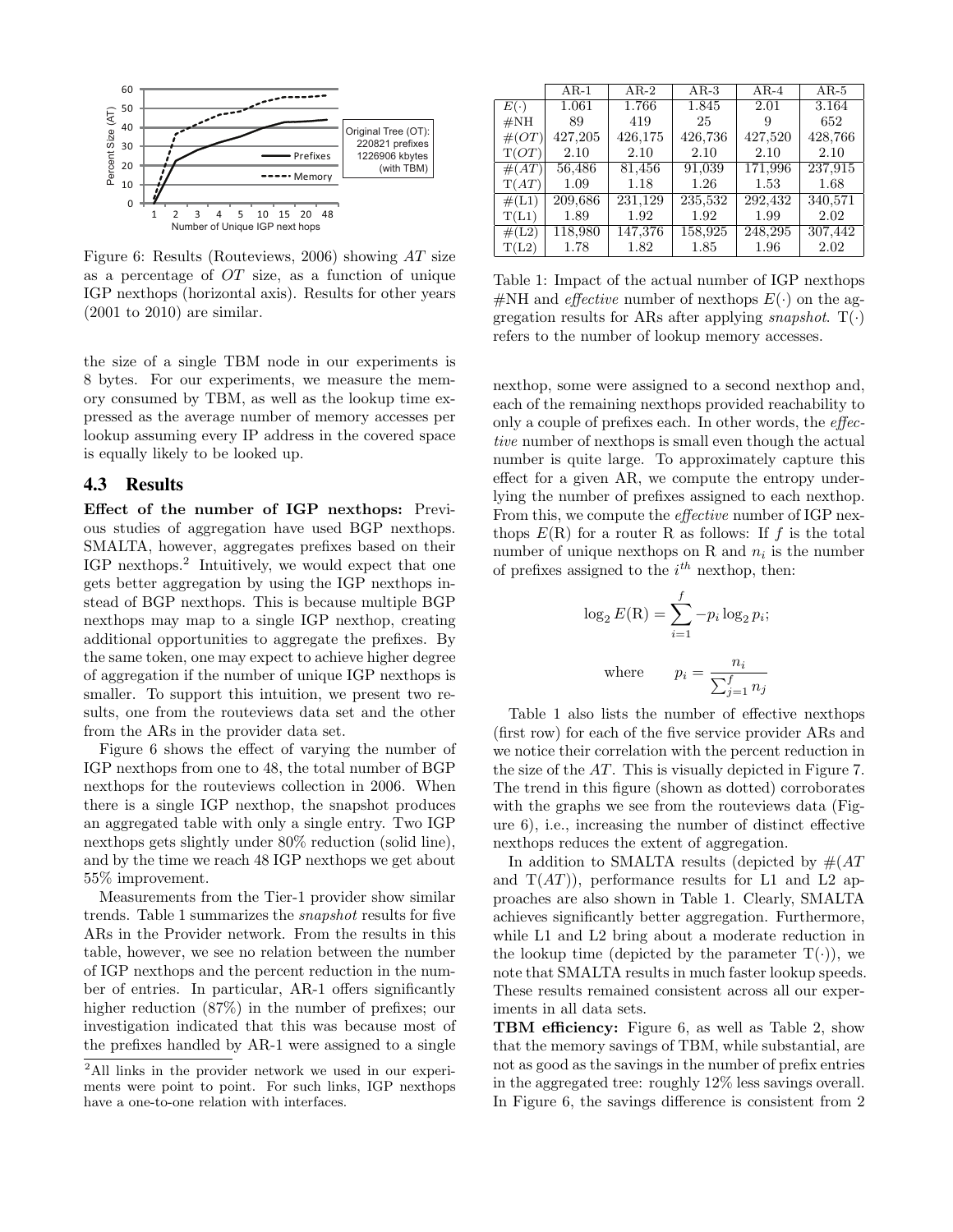|          | Initial            | After 183719               |
|----------|--------------------|----------------------------|
|          | Snapshot           | Updates $(12 \text{ hrs})$ |
| $\#(OT)$ | 418,033            | 418,090                    |
| M(OT)    | 2,361,714          | 2,362,460                  |
| T(OT)    | 2.103              | 2.104                      |
| #(AT)    | 156,877 (37.5%)    | 159,866 (38.24%)           |
| M(AT)    | 1,177,138 (49.84%) | 1,188,188 (50.29%)         |
| T(AT)    | $1.550(73.7\%)$    | $1.553(73.8\%)$            |
| #(L1)    | 282,641 (67.6%)    |                            |
| M(L1)    | 1,673,242 (70.85%) |                            |
| T(L1)    | $1.974(93.8\%)$    |                            |
| $\#(L2)$ | $219,704(52.6\%)$  |                            |
| M(L2)    | 1,486,144 (62.93%) |                            |
| T(L2)    | $1.927(91.6\%)$    |                            |

Table 2: IGR-1 (8 IGP nexthops) aggregation before and after the updates.  $M(\cdot)$  denotes the FIB memory (bytes), and  $T(\cdot)$  the average number of memory accesses for a lookup. IGR-2 produced similar results.

IGP nexthops and up. The case of a single IGP nexthop represents a non-linearity (all prefixes aggregated to a single entry) and is not expected to occur in practice.

Note that FIB data structures other than TBM may experience different levels of memory savings, depending on the actual mechanism used in storing the FIB entries. Router vendors must test against their own FIB storage methods to determine the benefits of SMALTA.

Table 2 shows that aggregation via SMALTA results in about 25% average savings in number of memory accesses (and hence, lookup time). This assumes a uniform traffic matrix. Similar savings were obtained for provider ARs, as indicated in Table 1 (and Figure 7), though the amount of savings in lookup time varied from 48% (for the router which results in smallest number of entries in  $AT$ ) to about 20% (for the router with



Figure 7: Number of entries and average memory accesses in the  $AT$  (as a percent of those in  $OT$ ) after call to snapshot. Results are shown for five Provider ARs (AR-1 through AR-5) with varying number of effective nexthops (horizontal axis). The dotted lines indicate the trend.

most number of entries in the  $AT$ ). Experiments with routeviews data showed similar trends. Indeed, when the number of IGP nexthops is one, we just have a single 'Initial Array' for TBM, which results in a single memory access.

These significant savings in memory and lookup time are the primary benefits of SMALTA.

Table 2 also includes the comparative results for the L1 and L2 aggregation approaches. Once again, we note that L1 consistently resulted in roughly 30% less aggregation, and L2 about 15% less. In all cases, the 'end-toend' FIB memory savings are roughly 12% less than the savings in the number of entries. The savings in lookup times for L1 and L2 are even less prominent, averaging less than 10% compared to the average lookup time reduction of 25% in case of SMALTA.

Given the substantially poorer snapshot performance of L1 and L2 compared to SMALTA, we felt it unecessary to implement and test the performance of incremental updates for L1 and L2. We therefore don't show performance numbers for after the 12 hours of updates for L1 and L2 in Table 2. Nevertheless, as with SMALTA and other update algorithms for instance from [22], we can expect less aggregation with subsequent updates, as shown by Figures 9 and 10 in [22].

Note that the time to process each incremental update is insignificant for all approaches (less than 1 microsecond, as described later in this section).

Effect of incremental updates on tree efficiency: Figures 8 and 9 show the efficiency of the aggregated tree as incremental updates are applied without an intervening call to snapshot. In Figure 8, starting from an optimal efficiency of around 37.5%, the efficiency degrades by less than a percent even after 183,719 updates



Figure 8: Efficiency of the AT on IGR-1 with increasing number of updates. The optimal size of AT (that would have resulted if *snapshot* was called after every update) is shown for reference. Vertical axis on the right captures the variation in the size of the OT, relative to the starting value.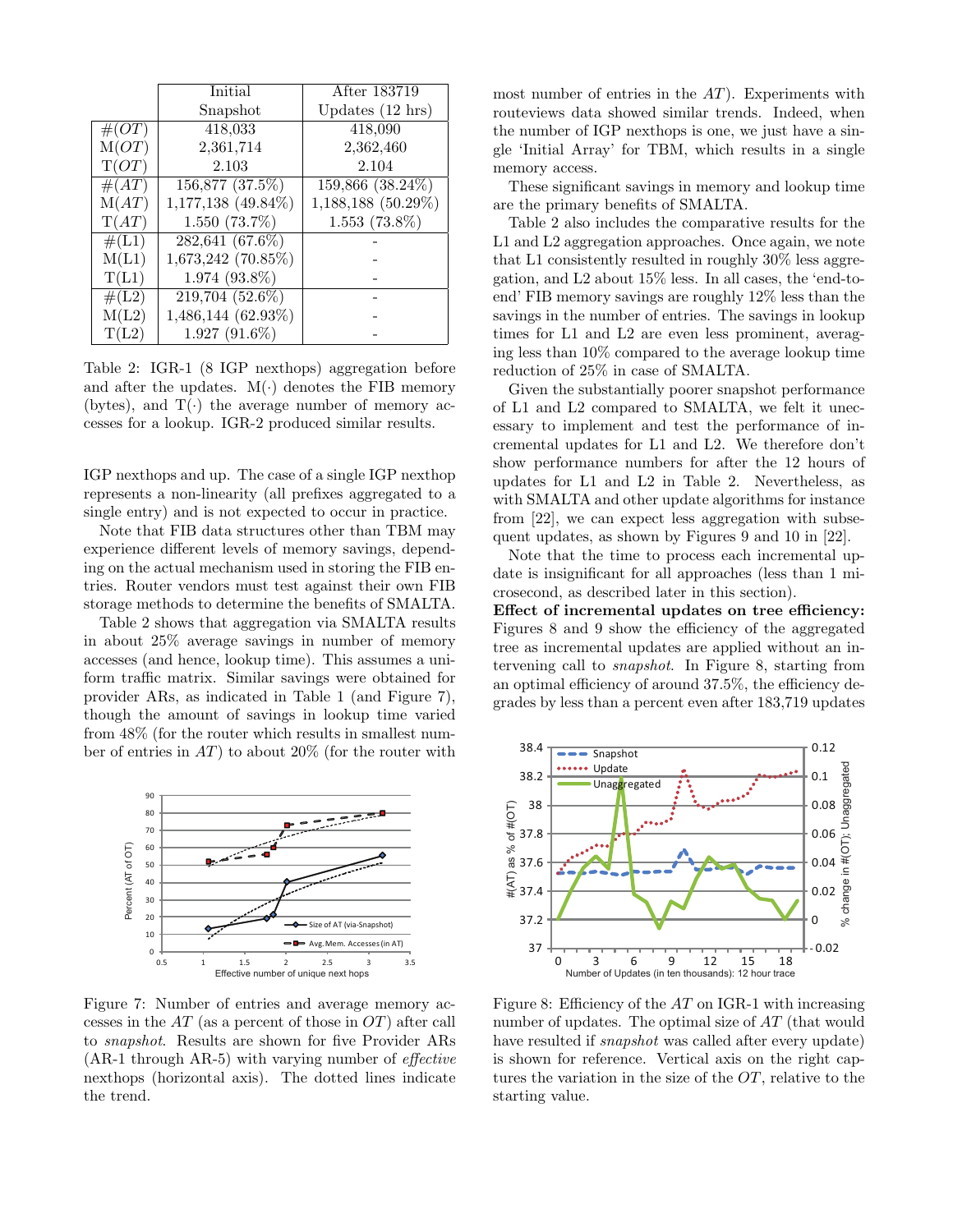

Figure 9: Results (Routeviews, Dec. 2006) showing the progressive variation in AT as the updates are incorporated using our route selection policy. Variation in the size of an optimally-aggregated table is also shown for reference. For other years from 2001 to 2010, the results were similar.

received over a 12 hour period. Likewise figure 9 shows only a few percentage points degradation after tens of thousands of updates gathered over a 24 hour period.

This result so far suggests that a call to snapshot can be made infrequently (many hours). Note also that the time it takes to run snapshot does not increase with the number of intervening updates, lending additional support to this suggestion. It is possible, however, that running snapshot after a large number of updates produces an unacceptably large number of changes to the FIB. We discuss this next.

Effect of incremental updates on FIB downloads: Figure 10 shows the effect of both incremental updates and snapshots on the number of changes to the FIB, called FIB downloads. This figure is for the experiment for IGR-1 with 183719 updates. The x-axis of both graphs gives the number of incremental updates between consecutive calls to snapshot during the course of each experiment. The line labeled Update in the upper graph shows the number of FIB downloads due to the incremental updates. This line is essentially horizontal, and shows that for each incremental update, there are about 0.63 (∼120,000/183,719) FIB downloads. The line labeled Snapshot shows the FIB downloads that take place as a result of the snapshot—i.e. the delta between the old and new aggregated trees. From this line, we see that the total number of FIB downloads due to snapshots decreases as the spacing between snapshots increases. However, as the lower graph shows (line labeled Snapshot Burst), the average number of FIB downloads per snapshot actually increases with the number of intervening updates.

The impact of a burst of FIB downloads on the FIB operation depends on the FIB architecture. We note, however, that routers must be capable of responding quickly to a massive number of FIB changes, for instance because a link going down may change the path to a large number of destinations. We measured the time to incorporate an update for the service provider IGRs on a general purpose Core 2 Duo (3GHz, 1333Mhz, 6MB) machine with 4GB of RAM (2 x 800MHz Dual-Channel DDR2 NON-ECC), and discovered that, on average, it took less than one microsecond to incorporate an update. Practically speaking, a router vendor needs to decide how many consecutive FIB downloads are acceptable, and then run the snapshot often enough to stay under this number. The lower graph of Figure 10 shows that even after 20,000 updates, a snapshot produces only 2000 FIB downloads. This corresponds to over one hour between snapshots for the IGR-1 trace.



Figure 10: Effect of number of updates between snapshots on FIB downloads (IGR-1). Upper graph shows total number of FIB downloads due to calls made to updates and snapshots respectively over the full run (183719 updates over 12 hours). Lower graph shows the number of FIB downloads per snapshot. In both graphs, the horizontal axis represents the number of updates between two consecutive calls to snapshot.

Effect of snapshot on FIB download delay: During a snapshot, received updates to SMALTA are queued up, and only processed after the snapshot completes. This means that every hour or so, convergence is slowed by the time it takes to run the snapshot. [9] reported snapshot run times of roughly 200ms for RouteViews tables (a few 10s of nexthops). We had similar results for a similar number of nexthops. However, snapshot takes longer to run with an increase in the number of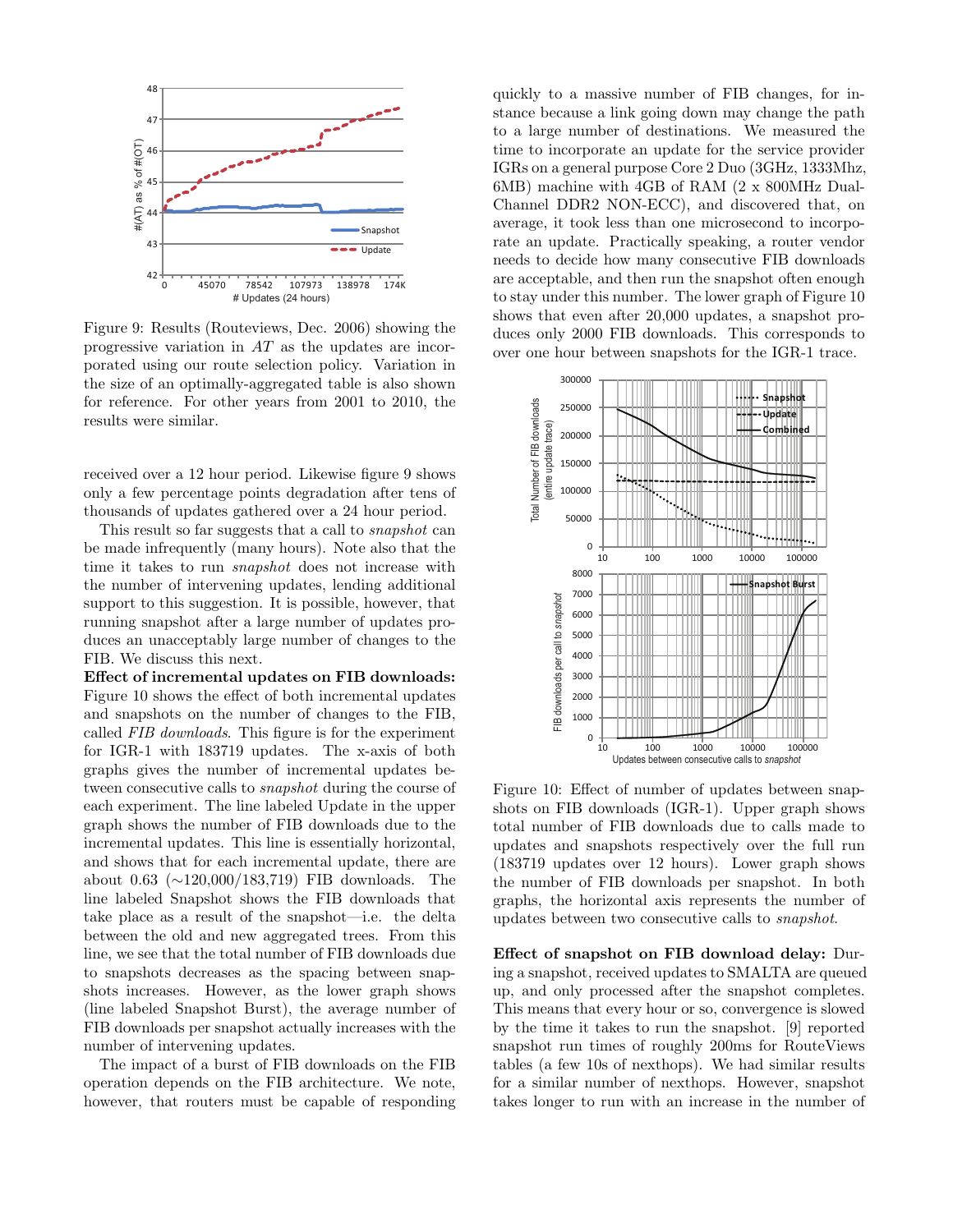nexthops, so we ran snapshot using data from a Tier-1 provider router with a large number of IGP nexthops (roughly 650). In this case, snapshot takes roughly one second to run with a standard desktop computer. In other words, the practical cost of running SMALTA is a sub-second delay in FIB downloads every few hours. Given that iBGP convergence times are often multisecond, this added cost is entirely acceptable.

## **5. IMPLEMENTATION**

We have implemented SMALTA by adding fewer than 2000 lines of code to the Quagga software router code on Debian Linux. Our implementation directly maps to the abstract description in Figure 1 which shows that a software layer is inserted between the RIB and FIB data structures. In our code, this layer has been added inside the zebra daemon and takes over all the communication to the kernel. We allow the activation of SMALTA at this layer through the router CLI.

In Quagga, the protocols are implemented as daemons, each of which communicates with zebra which, in turn, is responsible for maintaining the kernel table (i.e., the FIB). To this end, zebra communicates with the kernel via netlink socket by calling the rib install kernel() and rib uninstall kernel() functions for installing and removing prefixes from the kernel table. By inserting the SMALTA layer, we change the behavior of these functions so that rather than communicating with the kernel directly the said functions re-route the updates to the SMALTA algorithms. At this point, SMALTA is supplied with the updates and the changes are communicated to the kernel via zebra's open netlink socket<sup>3</sup>. In all, the changes are local to the zebra code and do not touch any other protocol code.

We may note that an implementation of SMALTA is dependent on the specific platform architecture used by a vendor. However, based on our experience with Quagga (which is architecturally similar to many proprietary implementations), we expect that deploying SMALTA would require minimal changes to the code base of routers from commercial vendors.

## **6. RELATED WORK**

In 1996, Richardson proposed the idea and a simple implementation of FIB aggregation [13], however its effectiveness on real-world forwarding tables was not determined. In 1999, Draves et al. designed a FIB Aggregation scheme that is provably optimal by the number of entries in the table [4]. Their algorithm, however, requires that an aggregated table be completely recomputed from scratch with each change to the original table. FIB aggregation and related algorithms have also been widely discussed, albeit informally, in the IETF Routing Research Group (RRG) meetings and mailing lists [8]. In 2009–2010, Liu et al. proposed four FIB aggregation algorithms with differing levels of complexity and performance [21, 22]. Two of these (so-called Level-3 and Level-4) have very good compression, but require that non-routable destinations be 'whiteholed' by assigning nexthops to them, potentially causing routing loops [16]. The other two (Level-1 and Level-2) do not aggregate as well as SMALTA. The work closest to SMALTA is also by Liu et al. in 2010 [9]. The algorithms used in this work are not fully specified and may actually lead to routing incorrectness, as detailed in [20].

There is a substantial body of work on fast FIB lookup algorithms for longest-match tables. Examples include [3, 5, 7, 6, 2, 17], but there are many others. These papers strive for extremely fast lookup times while keeping memory and update times small. SMALTA shares these goals. Our view is that SMALTA is complementary to this work and provides savings in memory and lookup times above and beyond what is provided by the FIB lookup algorithms.

Of course, there is an enormous volume of work that attempts to shrink the size of the RIB itself, and by extension, the FIB. This work necessarily requires changes to router operation, either its configuration or more typically its actual protocols. By contrast, SMALTA requires no changes to the external behavior of routers.

Last but not the least, there are FIB suppression methods that distribute FIB entries on various routers, reducing FIB size within each of these routers [1]. These methods require the routers to coordinate and are applicable only for distributed, network-wide deployment. SMALTA does not impose any such requirement and is capable to work on individual routers.

## **7. CONCLUSION AND FUTURE WORK**

We have designed the first proven correct and nearoptimal incremental update scheme, SMALTA, based on the optimal "snapshot" scheme, ORTC. Unlike the previous work which evaluated simple FIB aggregation methods for reduction in number of prefix entries, our evaluation of SMALTA focused on (i) the "end-to-end" FIB memory savings, and (ii) the reduction in lookup times, with the popular fast FIB lookup scheme Tree Bitmap. We used both routing tables taken from routers in a Tier-1 provider, as well as 10 years of data from RouteViews. We also explored the relationship between the number of interfaces on a router and the distribution of prefixes over these interfaces.

Our results on storage show that a reasonable "rule

<sup>3</sup>Some kernels may not support the use of netlink socket in which case quagga uses alternate methods to communicate with the kernel. However, use of netlink sockets is the predominant way of communicating with the newer versions of the Linux kernel and is the one used in our implementation.